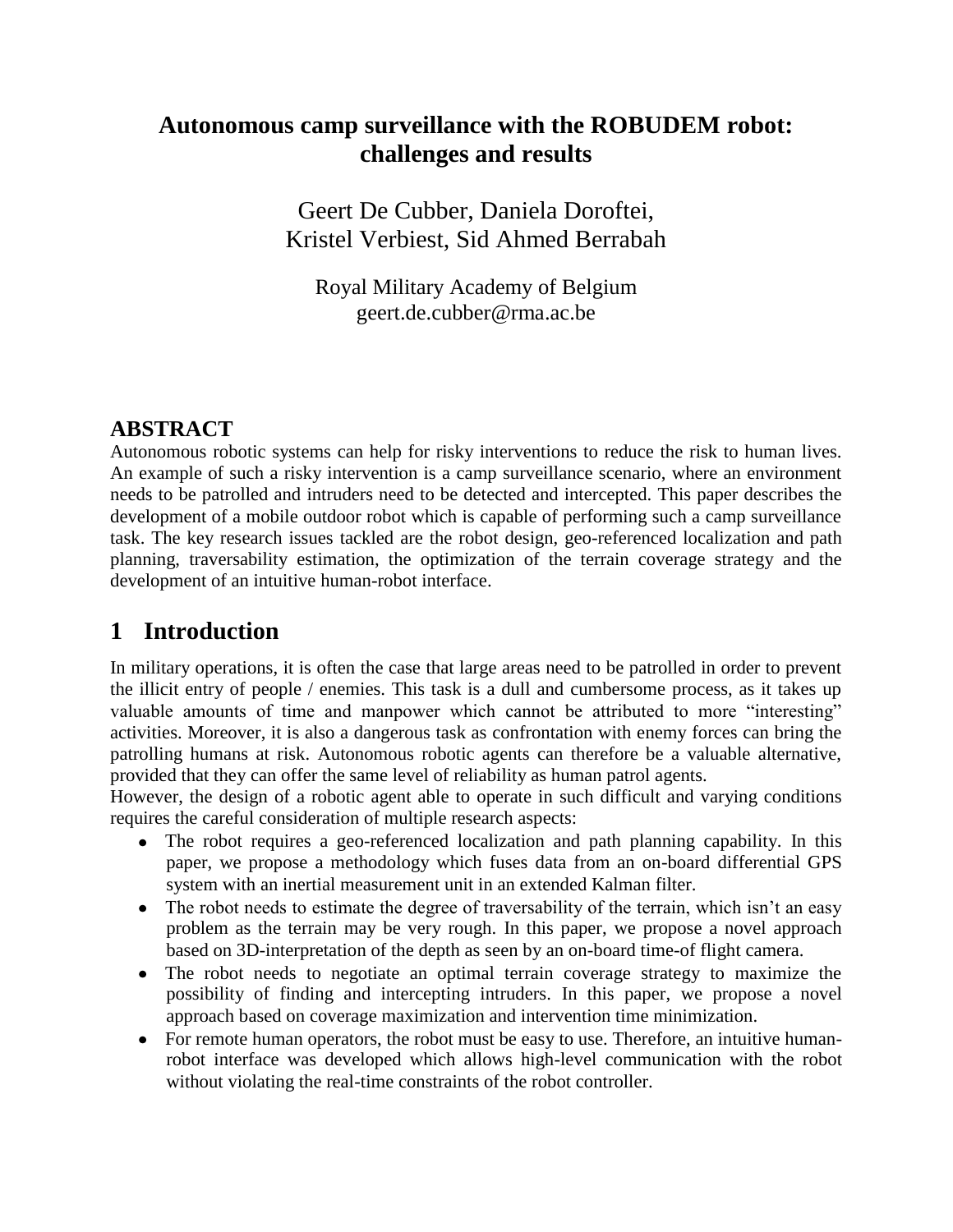# **2 Vehicle Description**

The base vehicle used as a platform in the context of this paper is a Robucar TT model, produced by RoboSoft. A particularity with this kind of platform, called ROBUDEM, is that – as the front and rear axle can be steered independently  $-$  it is possible to adopt different movement modes (e.g. crab-like motion). However, in this setup, this possibility was not used in order not to overcomplicate the design of the kinematic controllers. There were two main reasons for choosing this platform. First, as a 4-wheel-drive all terrain mobile platform it is well adapted to a rough outdoor environment. Second, its payload of 300 kilograms makes it possible to pack multiple sensors and on-board processing equipment.



**Figure 1: The ROBUDEM vehicle used throughout this paper**

# **3 Autonomous Operations**

## **3.1 Processing**

3.1.1 Computing Systems

The ROBUDEM vehicle features 3 embedded PCs, interconnected over an on-board LAN: a LINUX system for low-level motor control, a WINDOWS XP system (Intel Core) for visual and depth perception and a WINDOWS XP system (Intel Core) for mapping and navigation.

Conceptually, the computing architecture considers two levels of control: a low-level motor control layer which is monitored by the Real-Time Linux system provided by RoboSoft and a high level control layer featuring two embedded PCs. The high-level control was split over two computing systems to spread the computational burden and achieve (near) real-time functionality.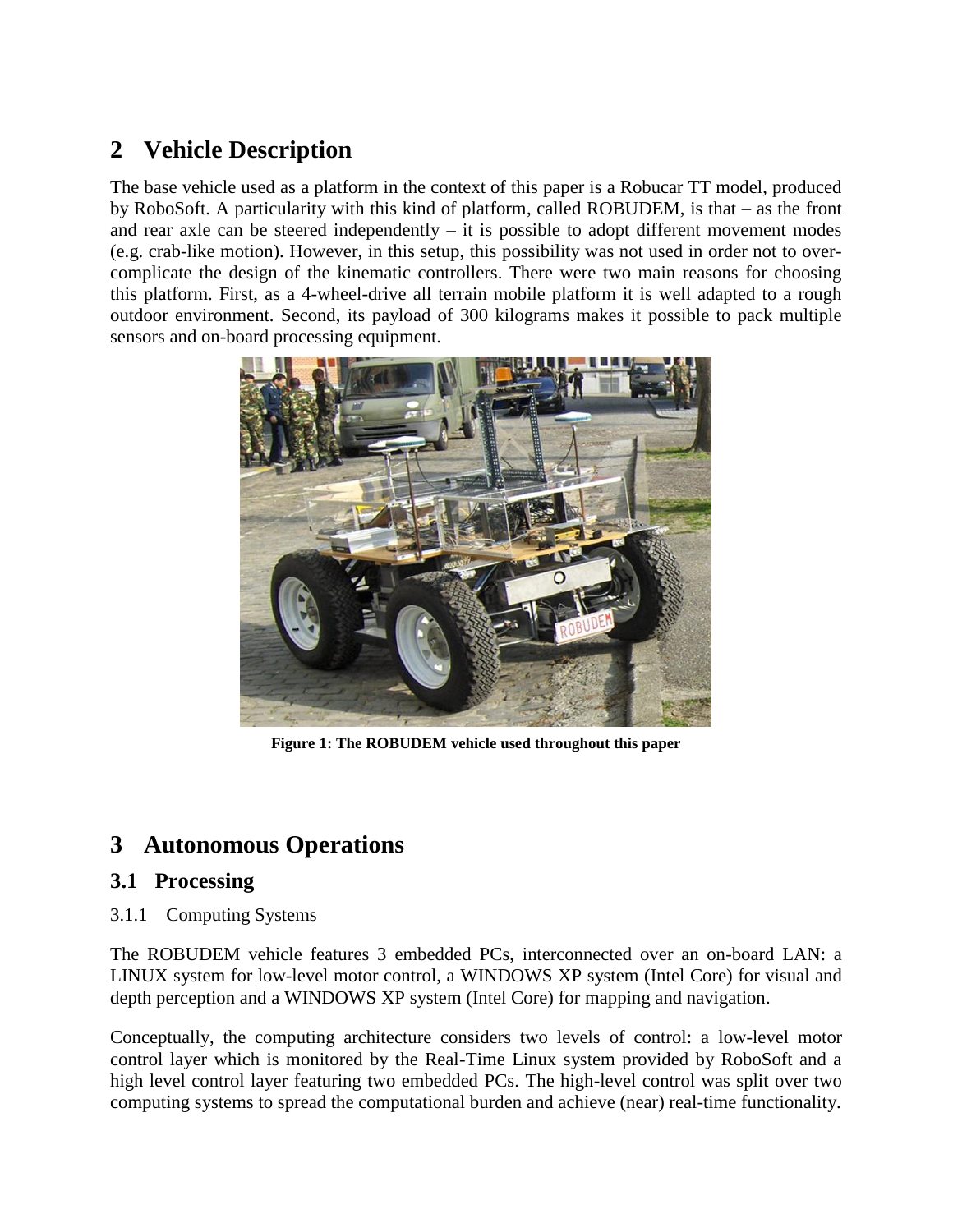#### 3.1.2 Processing Architecture & Development Process

Distributing the control architecture over the different computing systems was possible through the use of a distributed control architecture, entitled CoRoBa [1]. CoRoBa is a robot control architecture based upon the CORBA [2] architecture, but specially adapted to the needs of mobile robotics. Following this architecture, different components / modules were developed (in  $C_{++}$ ), each realizing part of the robot task. Following the CoRoBa development process, the development process started by drawing a UML diagram of the architecture, defining interfaces for all modules. A functional block diagram of the processing architecture is shown on Figure 2.



**Figure 2: Functional block diagram of the processing architecture (green: sensors, red: processors, blue: actuators; dark colour: on PC1, light colour: on PC2)**

Following Figure 2, it can be seen how information flows from the sensor elements (green), towards the different processors. In the end, the command control is effectuated by the RobudemProxy component indicated below.

Inter-component communication happens over TCP/IP. In order to reduce delays in this communication process, we set up a Gigabit Ethernet Hub on-board of the robot. The on-board Ethernet hub doubles as a Wireless Router, which enables remote access to the robot. For the connection to the remote base station, inbound and outbound gateways were foreseen. The reason for this is that all data which is sent over the wireless connection is sent using the UDP protocol instead of the TCP protocol, in order not to have problems with the unreliability of the wireless link. This leads to a network architecture as depicted on Figure 3.



**Figure 3: Network architecture**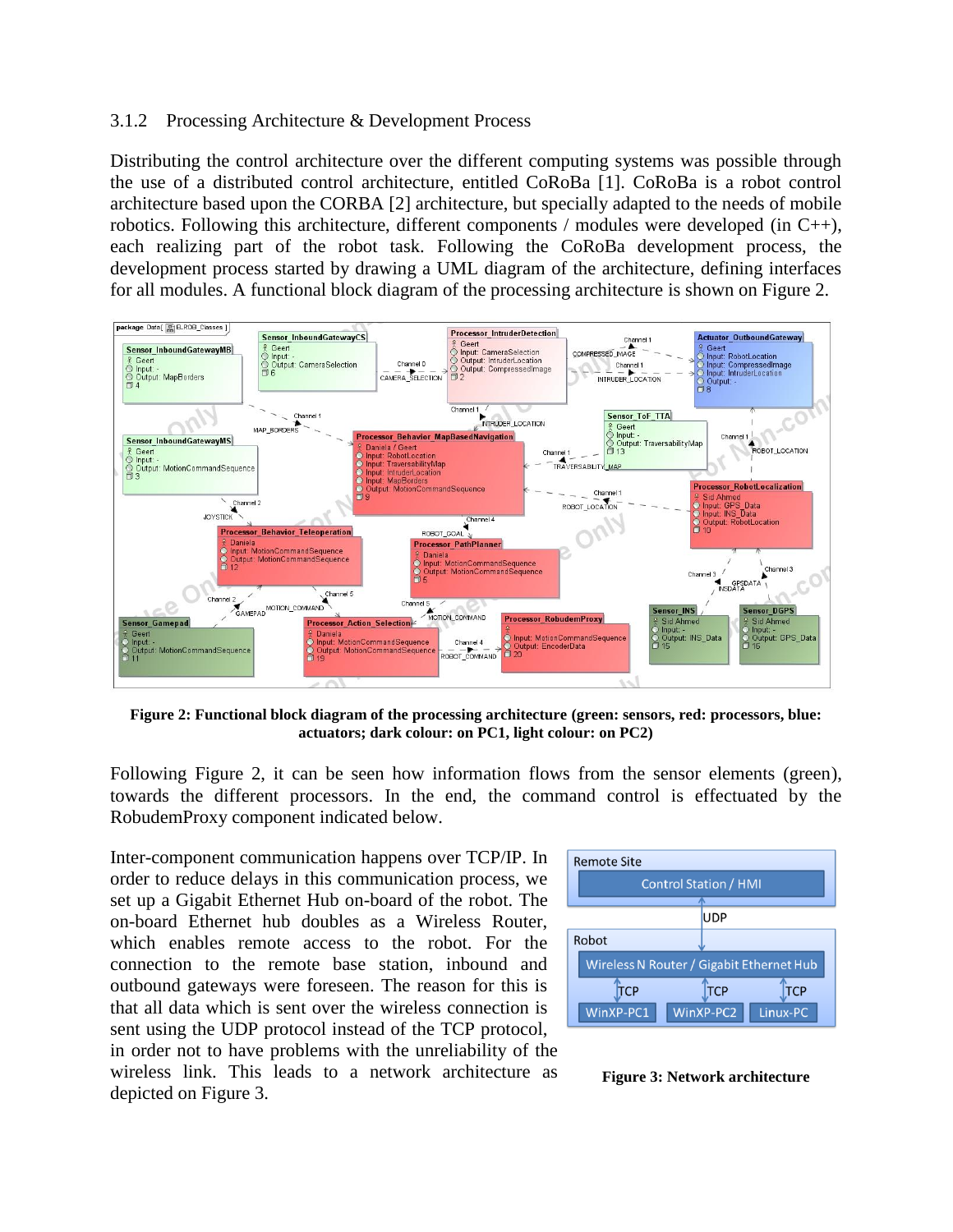## **3.2 Visual Sensing**

#### 3.2.1 Sensor Setup

A multi-camera system was used for visual sensing. The system consists of a Point Grey Bumblebee stereo vision camera [3] and two Logitech HD Webcams, as shown by Figure 4.

To maximize the field of view, the webcams are placed at an angle of about 40° with respect to the robot axis. This results in a total field of view of about 160°.



**Figure 4: Visual Sensing System** 

### 3.2.2 Intruder Detection

Visual sensing is primarily intended to detect intruders. As the intruders are wearing a specific kind of clothing, the detection strategy is to search for a certain colour pattern in the visual images. To maximize the field of view, multiple cameras are used at the same time. Thus, an important issue in the development and design of the intruder detection mechanism is to balance the computational complexity and the associated processing requirements with the number of cameras that can be processed at once.

The intruder detection algorithm is implemented in OpenCV [4] and follows a 3-step approach:

- 1. In order to remove image noise, the images are pre-filtered and smoothed
- 2. Colour thresholding is applied in the HSV colour space to detect the clothing of the intruders independent of the illumination conditions
- 3. Standard morphology filtering operations like multiple image erosions and dilations are applied to increase the reliability of the detection result

At the end of this processing pipeline, the position  $(x, y)$  of the intruder (if detected) in the image plane is returned. This intruder detection is performed in 3 cameras (stereo camera  $+2$  webcams) at the same time and all detection results are fused. Following this fusion, it is possible to deduce the estimated position *(distance,*  $\theta$ *)* of the intruder. The angle  $\theta$  towards the intruder is straightforward to estimate from the known position in the image plane and the orientation of the camera. The distance of the intruder to the camera is (roughly) estimated by depth scaling: the detected size in pixels of the intruder is compared to the (known) size of the intruders. Using this approach, it is possible to detect intruders up to a distance of about 10m.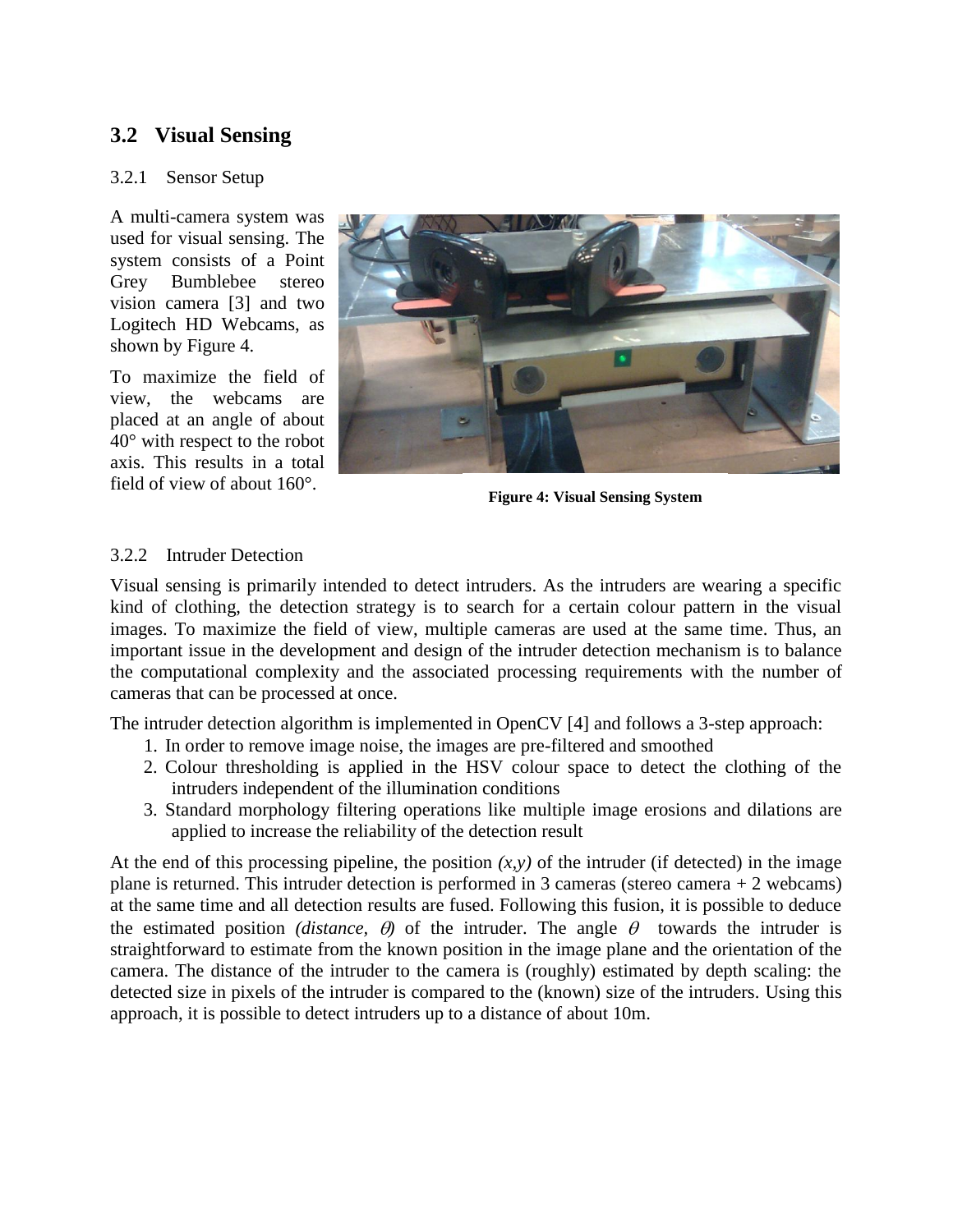# **3.3 Depth Sensing**

### 3.3.1 Sensor Setup

A PMDTec Camcube [5] Time-Of-Flight (TOF) camera was used for real-time depth sensing. The reason for using this sensor is that it is the first depth camera in the world which is able to operate outdoors under difficult illumination conditions. To optimize the field of view the sensor was mounted on top of the robot with an angle tilted towards the ground plane. The sensor has a modulation distance of 7.5m, so the tilting angle was specifically calculated in order for the sensor not to surpass that distance. This resulted in a field of view between 1m and 7.5m in front of the robot, as shown on Figure 5.



**Figure 5: PMDTec Camcube 3D Camera and Optimization of its field of view**

## 3.3.2 Traversability Estimation

Depth sensing is used for traversability estimation. Autonomous robotic systems operating in unstructured outdoor environments need to estimate the traversability of the terrain in order to navigate safely. Traversability estimation is a challenging problem, as the traversability is a complex function of both the terrain characteristics, such as slopes, vegetation, rocks, etc and the robot mobility characteristics, i.e. locomotion method, wheels, etc. It is thus required to analyse in real-time the 3D characteristics of the terrain and pair this data to the robot capabilities.

The methodology towards time-of-flight-based terrain traversability analysis extends our previous work on TOF-based [6] and stereo-based [7] terrain classification approaches. Following this strategy, the RGB data stream is segmen ted to group pixels belonging to the same physical objects. From the *Depth* data stream, the *v-disparity* [8] is calculated to estimate the ground plane, which leads to a first estimation of the terrain traversability. From this estimation, a number of pixels are selected which have a high probability of belonging to the ground plane (low distance to the estimated ground plane). The mean *a* and *b* colour values in the *Lab* colour space of these pixels are recorded as *c*.

The presented methodology then classifies all image pixels as traversable or not by estimating for each pixel a traversability score which is based upon the analysis of the segmented colour image and the *v-disparity* depth image. For each pixel *i* in the image, the colour difference and the obstacle density in the region where the pixel belongs to are calculated. The obstacle density is here defined as:  $\delta_i = \langle o \in A_i \rangle / \langle A_i \rangle$ , where *o* denotes the pixels marked as obstacles (high distance to the estimated ground plane) and *A<sup>i</sup>* denotes the segment where pixel *i* belongs to. This allows us to define a traversability score as  $\tau_i = \delta_i ||\mathbf{c}_i - \mathbf{c}||$ , which is used for classification. This is done by setting up a dynamic threshold, as a function of the distance measured.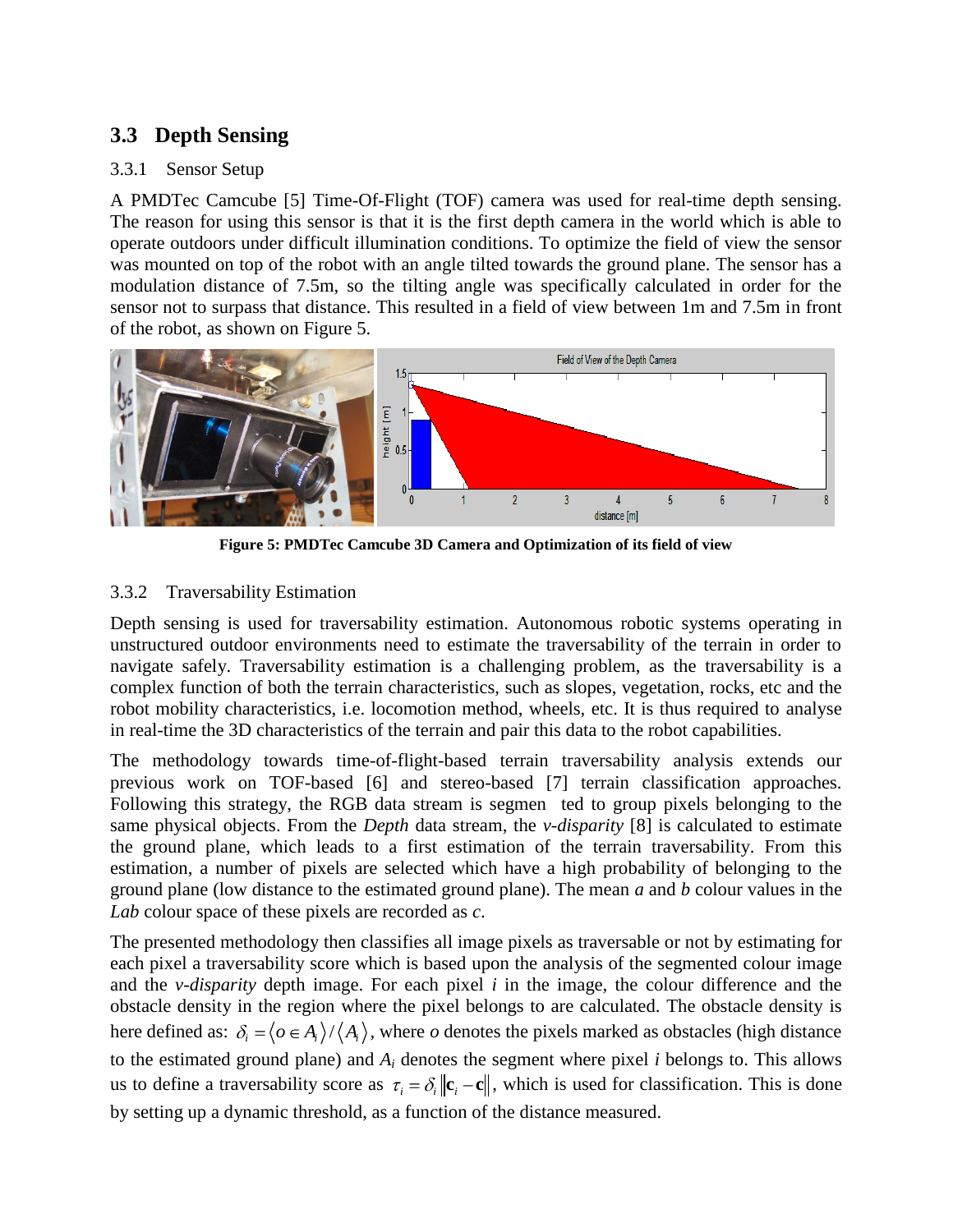An important issue when dealing with data from a TOF sensor is the correct assessment of erroneous input data and noise. Therefore, the algorithm automatically detects regions with low intensities and large variances in distance measurements and marks these as "suspicious".

Figure 6 shows an example of the terrain classification result. Obstacles are red, well traversable terrain is green and "suspicious" areas (not enough data) are blue. It can be noticed that the classification is correct, as the obstacle (the tree) is well-detected. In the upper left corner, there are some problems with foliage giving erroneous reflections (blue area), which is due to the sensor. As the TOF camera orientation is fixed, the traversability estimation of Figure 6 can be projected on

the ground plane to retrieve a local traversability model, which is used for navigation.



**Figure 6: Traversability Estimation** 

## **3.4 Localization**

To be able to operate and act successfully, the robot needs to know at any time where it is. This means the robot has to find out its location relative to the environment. In this application, we used an approach based Extended Kalman Filter (EKF) to improve the Global Positioning System (GPS) localization based on data from an Inertial Navigation System (INS) and wheels' encoders. In the following we will describe the used sensors and the proposed integration approach (for more details see [11-12]).

#### 3.4.1 Global Positioning System

For outdoor applications, a GPS system could be used for robot localization in a geo-referenced map of the environment. However, GPS systems are subject to several sources of errors, among them, ionosphere and troposphere delays, signal multi-path, number of visible satellites, etc… A typical GPS receiver for civil applications provides 6-12 meters accuracy, depending on the number of available satellites. Another limitation for the use of GPS systems, is the necessity to operate in open aeria where the GPS receiver has permanently access to satellites. This is not always possible, especially in urban environments.

The positioning equations for  $n_s$  satellites in sight at time instant *t* can be defined as [13]:

$$
r_i^t = \sqrt{\left(X_i^t - x^t\right)^2 + \left(Y_i^t - y^t\right)^2 + \left(Z_i^t\right)^2} + b^t + w_i^t \quad ; \qquad i = 1, ..., n_s \tag{1}
$$

where  $r_i^t$  is the pseudo-range between the GPS receiver and the *i*<sup>th</sup> satellite,  $[X_i^t, Y_i^t, Z_i^t]^T$  is the position of the  $\hat{i}^{\text{th}}$  satellite,  $b^{\text{t}}$  is the GPS receiver clock offset in meters,  $w_i^{\text{t}}$  is the measurement error and  $[y_1, y_2]$  is the vehicle position to be estimated (the vehicle altitude is  $y_3=0$ ).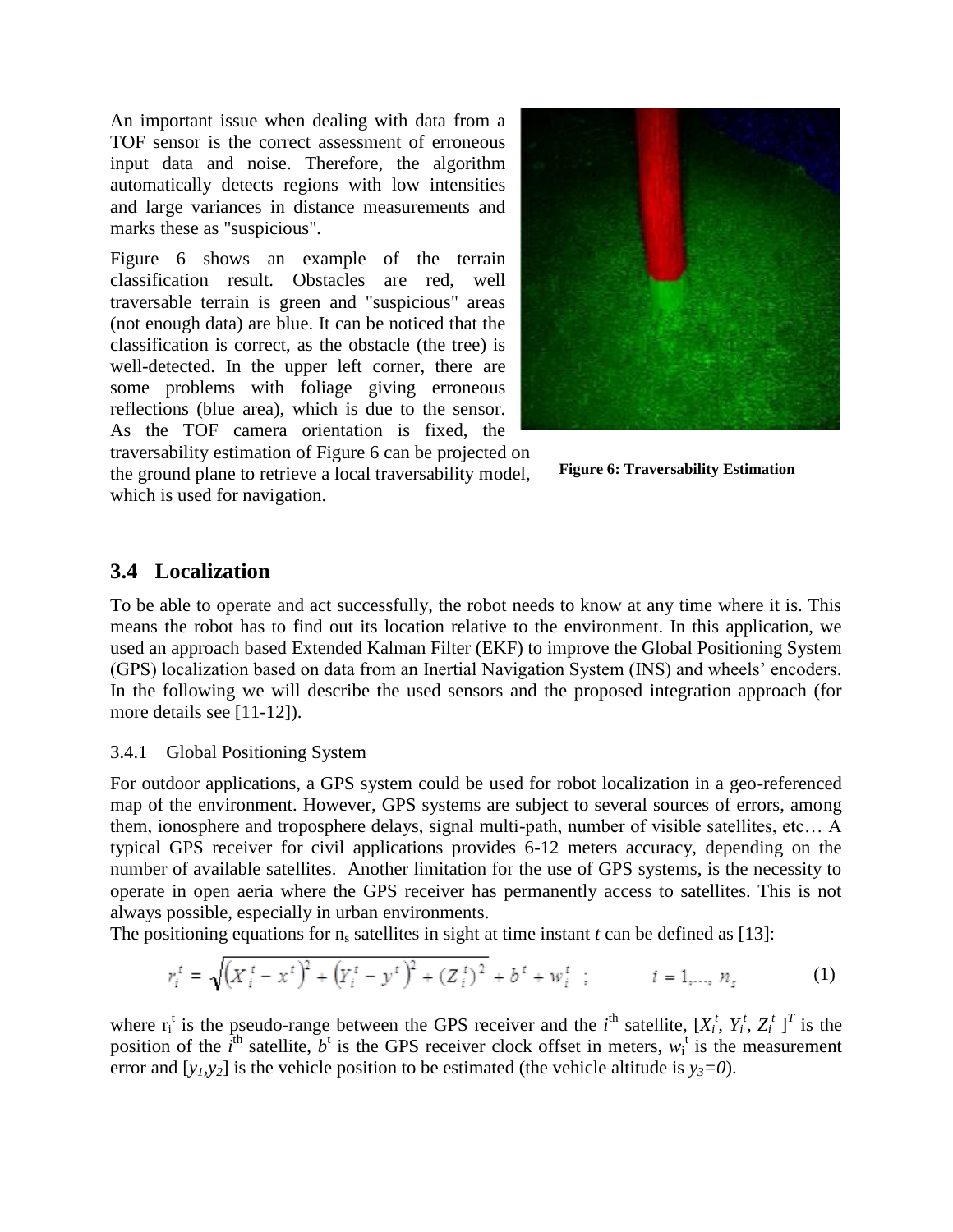#### 3.4.2 Inertial Navigation System (INS)

The inertial navigation system (INS) is a self-contained navigation technique in which measurements provided by accelerometers and gyroscopes are used to track the position and orientation of a robot on which the INS device is mounted.

Inertial navigation systems usually can only provide an accurate solution for a short period of time. As the acceleration is integrated twice to obtain the position, any error in the acceleration measurement will also be integrated and causes a bias on the estimated velocity and a continuous drift on the position estimate by the INS. Additionally, the INS software must use an estimate of the angular position of the accelerometers when conducting this integration. Typically, the angular position is tracked through an integration of the angular rate from the gyro sensors. These also produce unknown biases that affect the integration to get the position of the unit.

The differential equations relating the measured quantities to the dynamics are defined by [13]:

$$
\dot{v}_{en} = R_{pn} f_p + g_n - (\Omega_{en} + 2\Omega_{ie}) v_e - \Omega_{ie}^2 p_n
$$
\n(2)

Where  $f_p$  is the non gravitational acceleration,  $R_{ab}$  is the rotation matrix from frame *a* to frame *b*,  $p_n$  is the location of the vehicle in the frame *b*,  $\Omega_{ab}$  is the rotation rate from frame *a* to frame *b*,  $v_a$  is the velocity relative to frame *a*, and  $g_n$  is the gravitational acceleration. The subscripts refer to the different coordinate frames, i.e., *i*: inertial frame, *e*: earth centred earth fixed frame, *n*: local geographic frame, *p*: platform frame.  $\mathcal{L}$ 

$$
\dot{p}_n = \begin{pmatrix} \dot{\lambda} \\ \dot{\phi} \end{pmatrix} = \begin{pmatrix} \frac{1}{R_{\lambda}} & 0 \\ 0 & \frac{1}{R_{\phi} \cos \lambda} \end{pmatrix}
$$
 (3)

Where  $\lambda$  and  $\phi$  are the latitude and longitude of the vehicle,  $R_{\lambda}$  is the earth radius of curvature in the meridian, and  $R_{\phi}$  is the transverse radius. These equations are integrated to obtain the vehicle position and velocity. This integration will entail a drift in stand-alone INS estimates due to a bias affecting the INS measurements.

#### 3.4.3 Sensor Fusion

Kalman Filter is a statistical tool for the analysis of time-varying physical systems in the presence of noise. Its main goal is the estimation of the current state of a dynamic system by using data provided by the sensor measurements.

The state vector for GPS/INS/Encoders EKF integration filter is composed of the vehicle position, angle of direction, linear and angular velocities, and the GPS bias term.

The prediction in the EKF filter is based on the equation  $(2)$ . The mean speed  $V$  and the yaw rate

(angular velocity)  $\gamma$  of the vehicle at time *t* are computed based on the wheels encoders as follows:

$$
V = \frac{\theta_r^t R_r + \theta_l^t R_l}{2} \qquad \dot{\gamma} = \frac{\theta_r^t R_r + \theta_l^t R_l}{L} \tag{4}
$$

Where  $\theta_r^t$  and  $\theta_l^t$  are the angular velocities of the right and left rear wheels, respectively, and  $R_r$  and  $R_l$  their corresponding radius. *L* is the distance between rear wheels.

The update step is based on the measurement given by equation (1).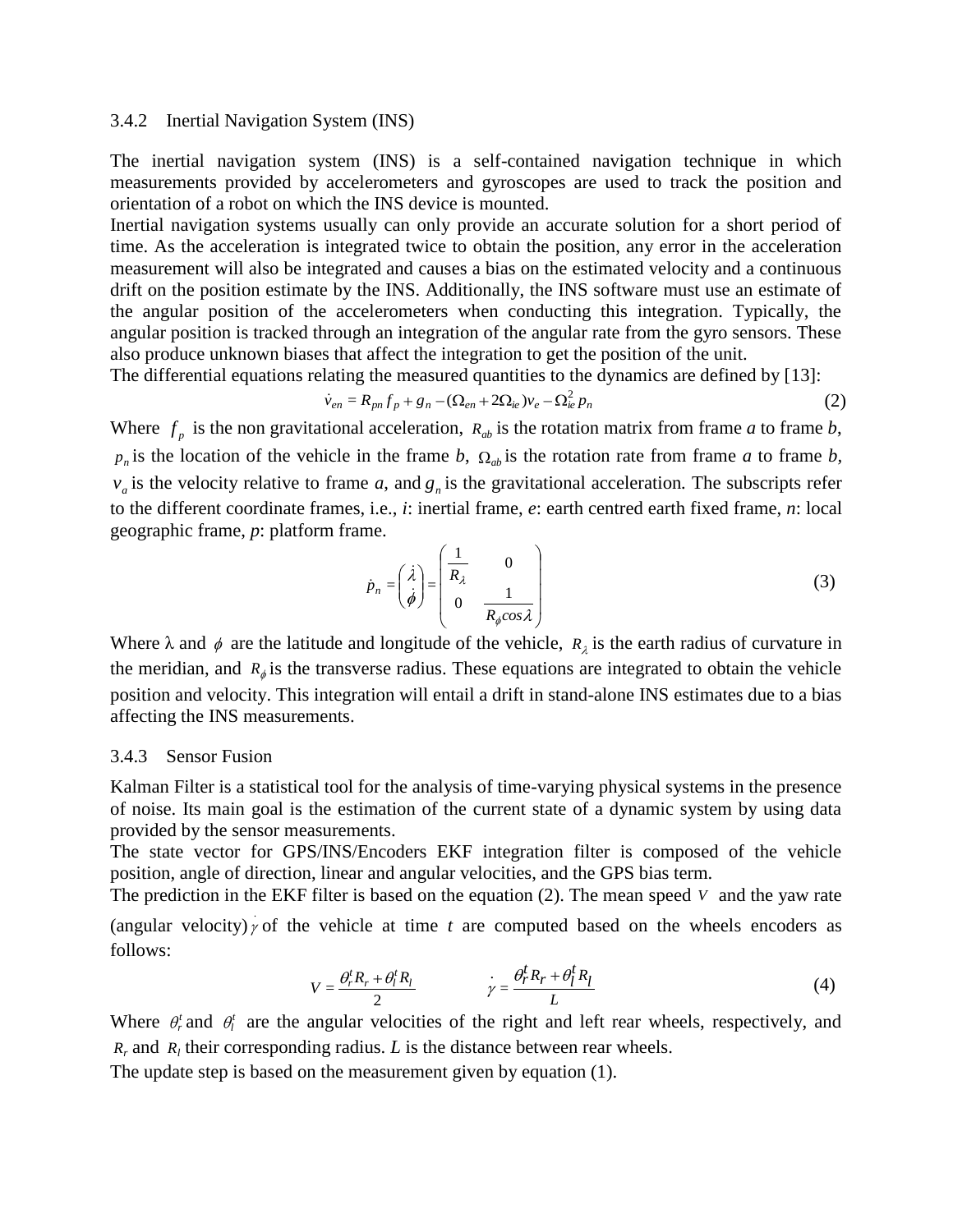## **3.5 Coverage and Terrain Mapping**

The robot builds two kinds of models of the environment: a coverage map and a terrain traversability map. Both maps are global geo-referenced maps, with a metric representation of the environment. The resolution of the maps is 20cm.

The coverage map is updated with each scan of the intruder detection sensing system. The robot stores the returned sensor data in a local coverage model, by storing the value "1" in all cells which have been "viewed" by the robot sensors and where no intruder was detected. The visibility model employed here also takes into consideration possible occlusions due to obstacles. At each iteration, the information in the coverage model is "aged" by multiplying all entries of the local coverage map with a value between 0 and 1 (in practice: 0.99). The purpose of this approach is to represent the unreliability of "old" data. After some time, this leads to a coverage map as indicated by Figure 7.



The traversability map is updated with each scan of the traversability (depth) sensing system, by incorporating the



local traversability data (the traversability model of Figure 6 projected on the 3D ground plane) in the global reference frame.

## **3.6 Vehicle Control**

### 3.6.1 Information Maximization Approach

The approach towards vehicle control builds upon earlier work in [9] and [10]. An important aspect of the vehicle control behavior is that enemy forces should not be entirely able to predict the movements made by the robot, so there must be a certain randomization in the robot control. This randomization is achieved by selecting a number of discrete positions where the robot could go next. These random discrete points are extracted from a Gaussian distribution, taking into account the current robot position and orientation.

The candidate points are subjected to an optimization strategy. The objective of this optimization scheme is to maximize the global coverage and the ease of traversability. This means that for each of the candidate points, the trajectory towards the point is estimated. Then, for each point along that trajectory, the traversability and the coverage is assessed from the respective maps. Trajectories which pass untraversable areas are directly discarded. For selecting the best one of the remaining trajectories, an optimization strategy is followed, following the information maximization approach described in [10]. This means that trajectories which pass by difficultly traversable areas are penalized and that trajectories which pass by areas which were previously not visible are favoured. This is done by analysing the traversability and coverage map and calculating for each of the candidate points, representing a move to be made and leading to a new position *x*, the degree of optimality of the trajectory, taken into account the visibility model at location *x*. The point *x* which maximizes the information gain wins the optimization process and is thus selected as the place to go to detect intruders.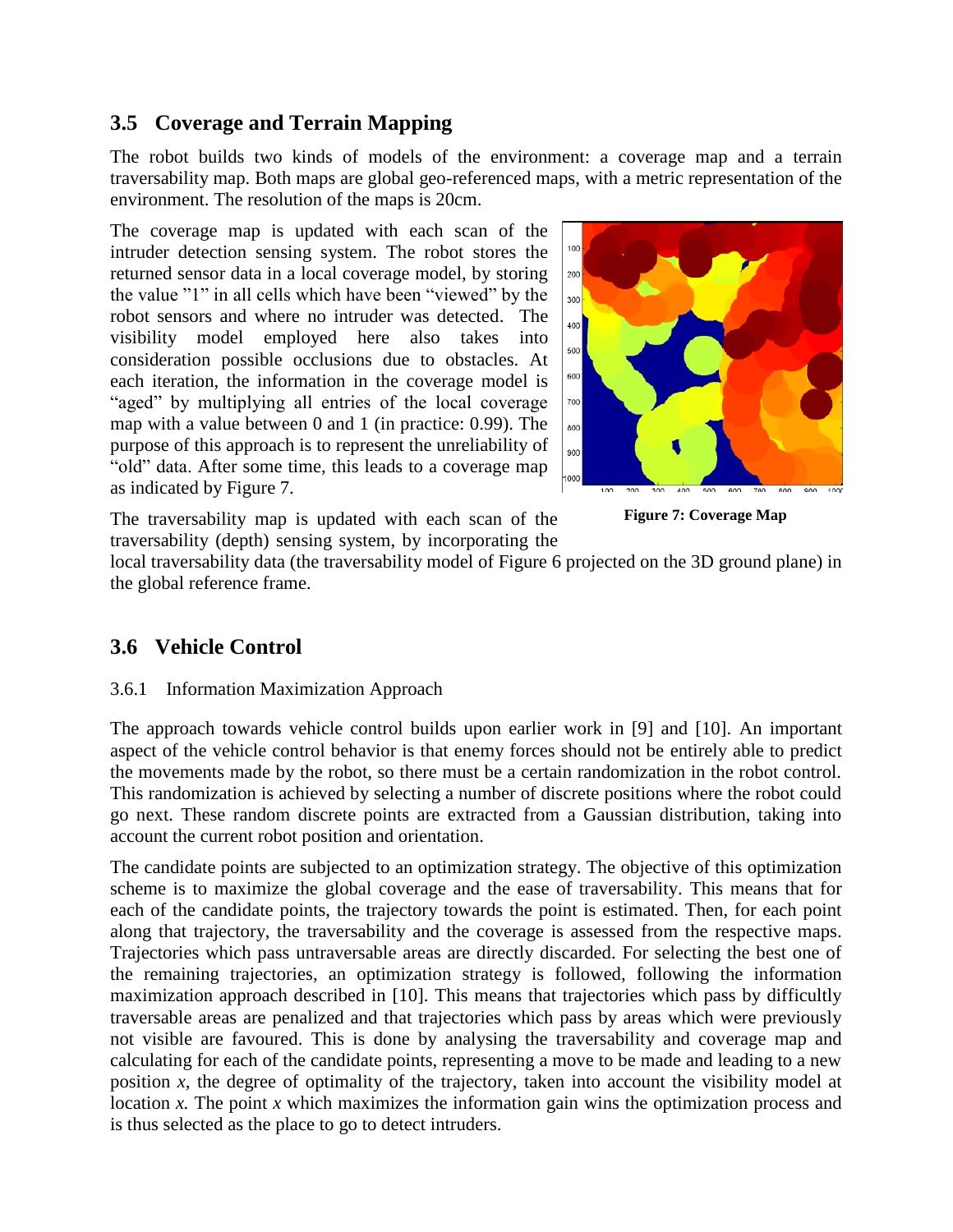### 3.6.2 Path Planning

The used navigation strategy consists in robot tracking of a list of local goals defining the requested global path. For local goals tracking the robot uses a fuzzy logic controller to compute the change of orientation. The Controller is of a "Sugeno" type implementing a simple reasoning: If the goal is on the right and the distance is big then make a small turn to the right with big velocity. If the goal is on the right and the distance is small then make a big turn to the right with small velocity. More details on the implemented navigation strategy are given in [14].

### 3.6.3 Human-Machine Interface

To monitor mission progress and robot status a HMI was developed, which also provides the possibility for human intervention when deemed necessary. Figure 8 shows a screenshot of the HMI consisting of 4 main parts: camera output, map, info and dashboard.



**Figure 8: Screenshot of the HMI. Mission progress can be monitored by means of camera output, current robot position on the map, intruder position, communication status... The robot can optionally be controlled by a joystick.**

The camera output is shown in the upper left corner. The user can select to see the images from one of the cameras mounted on the robot.

A map of the terrain is shown in the upper right corner. During the mission the robot must remain within certain boundaries of the terrain. A series of UTM coordinates are given at the beginning of the mission that delimit the permitted area for the robot to navigate in, the resulting region is visualized on the map (a). This region is also communicated with the robot. Other entities depicted on the map are the position of the base station (b) and the reference point (c) for the locally defined ENU coordinate frame used by the robot. The current robot position is shown as a triangle indicating its current position and orientation (d). The traversed path can be visualized as a trail if desired (e). Detected intruders are shown in the map with respect to the current robot position as a line indicating direction and approximate distance from the robot (f). As different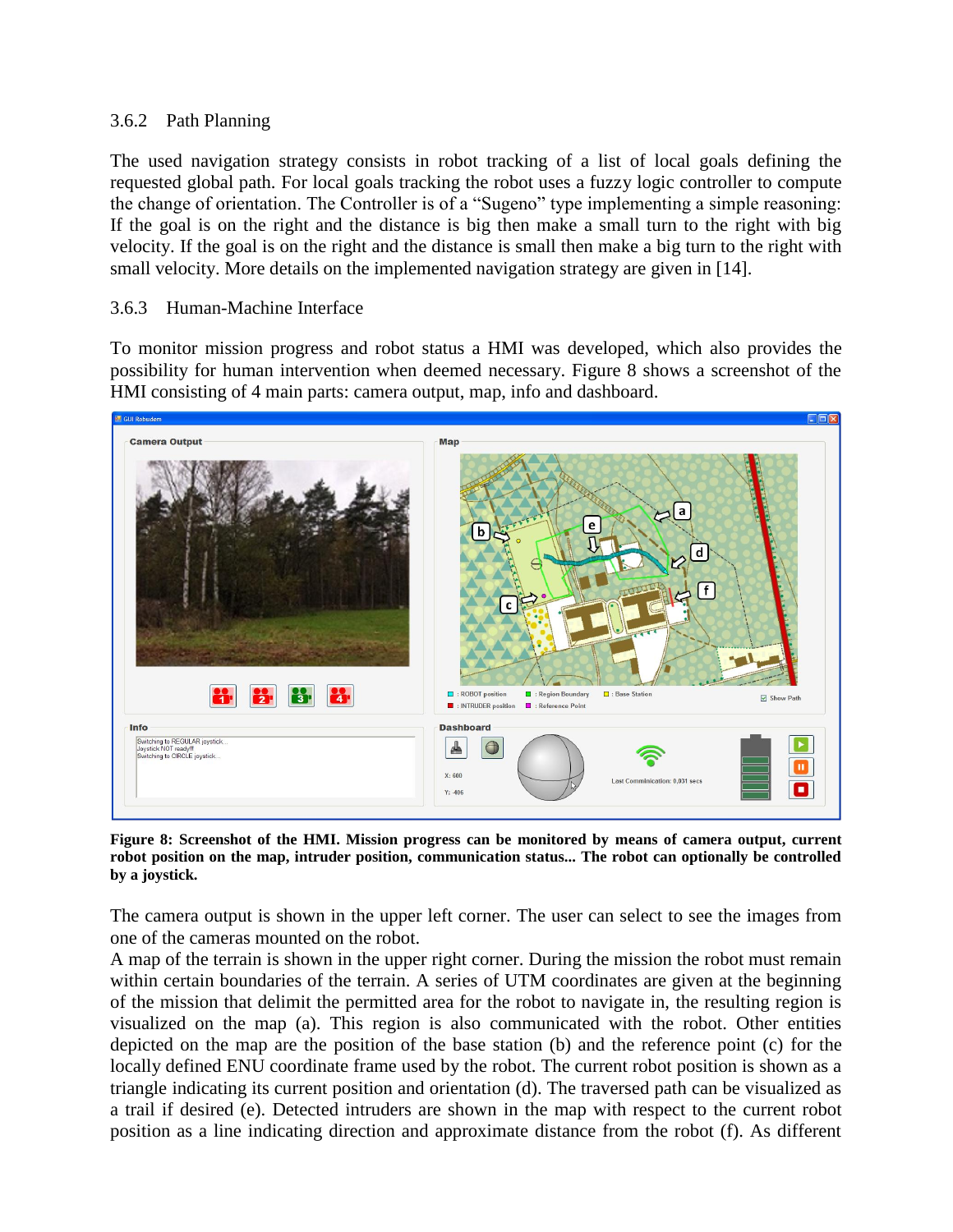coordinates representations are used in the region boundary coordinates (UTM), the map (Lambert72), the GPS (WGS84) and the robot (local ENU), all the necessary conversions are applied for correct information processing.

An information window is located in the bottom left corner for communicating miscellaneous information with the user relating to software, hardware, robot etc.

The dashboard is located in the bottom right corner. The robot can be controlled by the use of either a joystick or by dragging the cross on the circular joystick with a mouse. A communication indicator displays the time of last communication with the robot. When this time exceeds a predefined time, it will start blinking indicating communication has likely been lost. A battery indicator shows current battery level. Stop/Play/Pause buttons can be used to control the robot accordingly.

The HMI and the robot continuously exchange information via a wireless network; this communication is implemented using the open-source framework ACE (Adaptive Communication Environment) [15].

# **4 System Tests**

### 4.1.1 Testing Strategy

System testing was performed at the RMA campus in the centre of Brussels. In order to conduct these experiments, a map of the campus was generated and an area to be patrolled was indicated on the human-machine interface.

### 4.1.2 Results

Major problems discovered during testing were:

- Lack of good GPS reception in the urban area surrounded by high buildings
- Traversability estimation testing is problematic as the area is mainly asphalted
- Reliability of the intruder detection under varying illumination conditions
- Reliability of the Traversability estimation under heavy sunlight conditions

# **5 Conclusions**

In this paper, we have described the development process of an outdoor mobile robot, which is prepared for a camp surveillance mission. The robot is capable of detecting intruders using a visual sensing system. The robot is also able to navigate fully autonomously thanks to a novel traversability estimation methodology using a depth-sensing Time-Of-Flight camera and a navigational controller which incorporates a traversability and coverage model of the environment to select the optimal terrain covering strategy. Next to this autonomous functionality, a human-friendly user interface was developed to give also to non-experts the possibility to control the robot. A robotic system as presented here could be a valuable asset, e.g. in military operations where a large area needs to be patrolled autonomously by a robot or a team of robots.